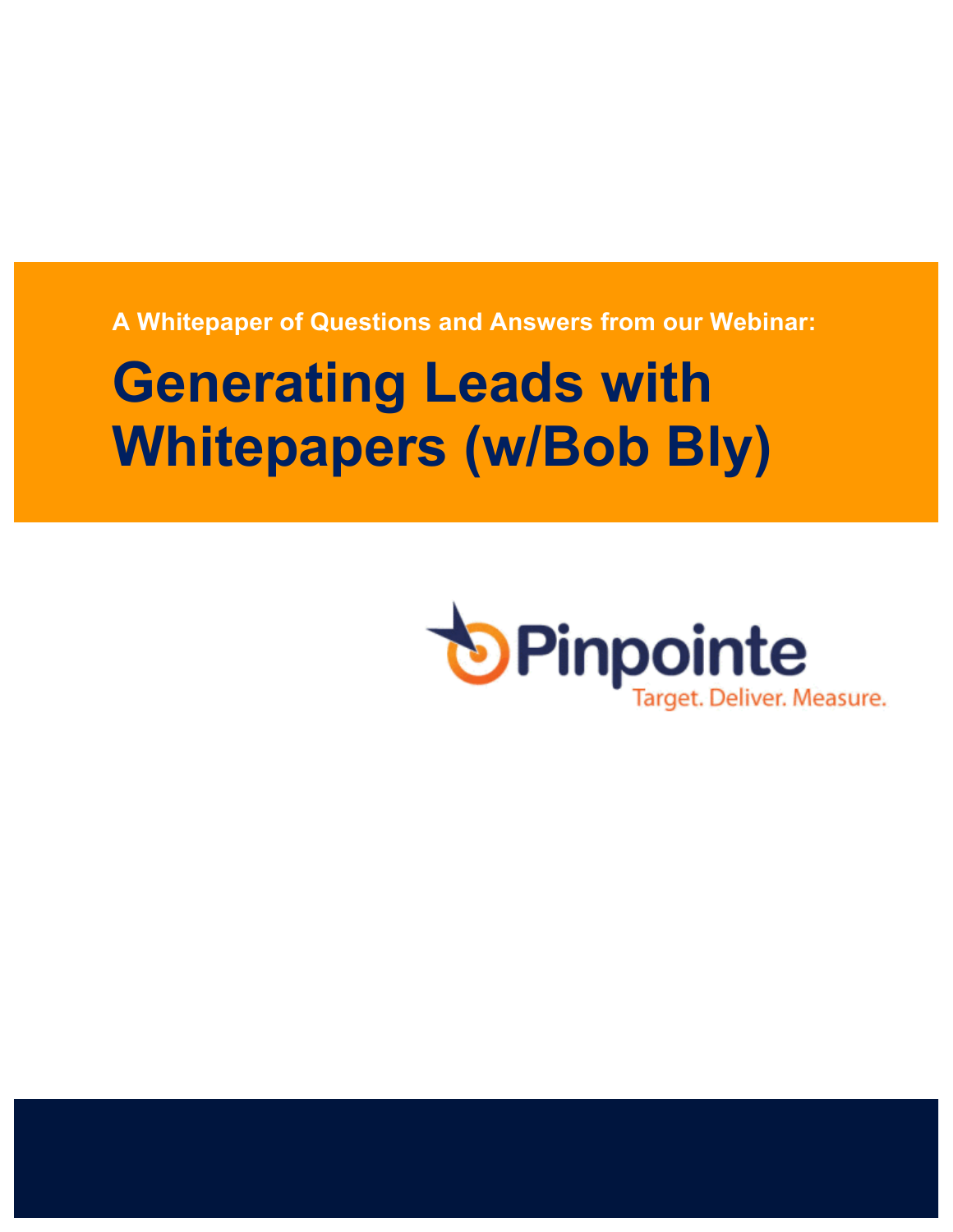# Generate Leads with Whitepapers Webinar Questions & Answers

This document summarizes the questions that were asked during the session and offline in the recent Pinpointe webinar: "Generating Leads with Whitepapers and Other Content," presented by Internet strategist and well-known copywriter, Bob Bly and hosted by Pinpointe. We had dozens of questions that we were not able to answer online, so if you posted a question that we didn't get to during the online session, please check here, as we've done our best to answer and address all questions that were asked.

#### **Q: WHAT IS RECOMMENDED LENGTH FOR MY WHITEPAPER?**

A: There are all types of content that you can use to generate leads, and various forms of 'whitepapers'. For a standard whitepaper that explains a given topic in an 'educational' format, about 3,000 words  $(8 - 10$  pages) is common.

A 'Buyer's Guide' that summarizes multiple vendors, ad perhaps includes the background in each vendor and accompanying summary tables – might be 10-20 pages. The actual length depends on the depth you cover each vendor and the number of top vendors you cover.

Webinars are also very successful. Typical webinars run about 1 hour – 40-45 minutes of content with 15 minutes reserved after for A and A.

In summary though  $-$  it is best to use a style that is concise and specific throughout the paper. Think about using bullet points when appropriate – don't be verbose just to add content length.

# **Q: WHERE CAN I FIND WHITEPAPERS FROM COMPETITORS AND POTENTIAL PARTNERS FOR COMPARISON AND 'INSPIRATION'?**

There are tons of whitepaper sites and sources. Here are two that are tech-centric:

www.bitpipe.com

#### www.techrepublic.com/whitepapers

www.cio.com/white-papers - An excellent source for papers targeting high-level IT executives.

You can also search for whitepapers sites within your specific vertical. Of course you can also directly access whitepapers from your competitors sites  $-$  this is often a great source of 'inspiration' for topics, and to best understand how you can present an 'alternate view' of the market / product / relevant issues.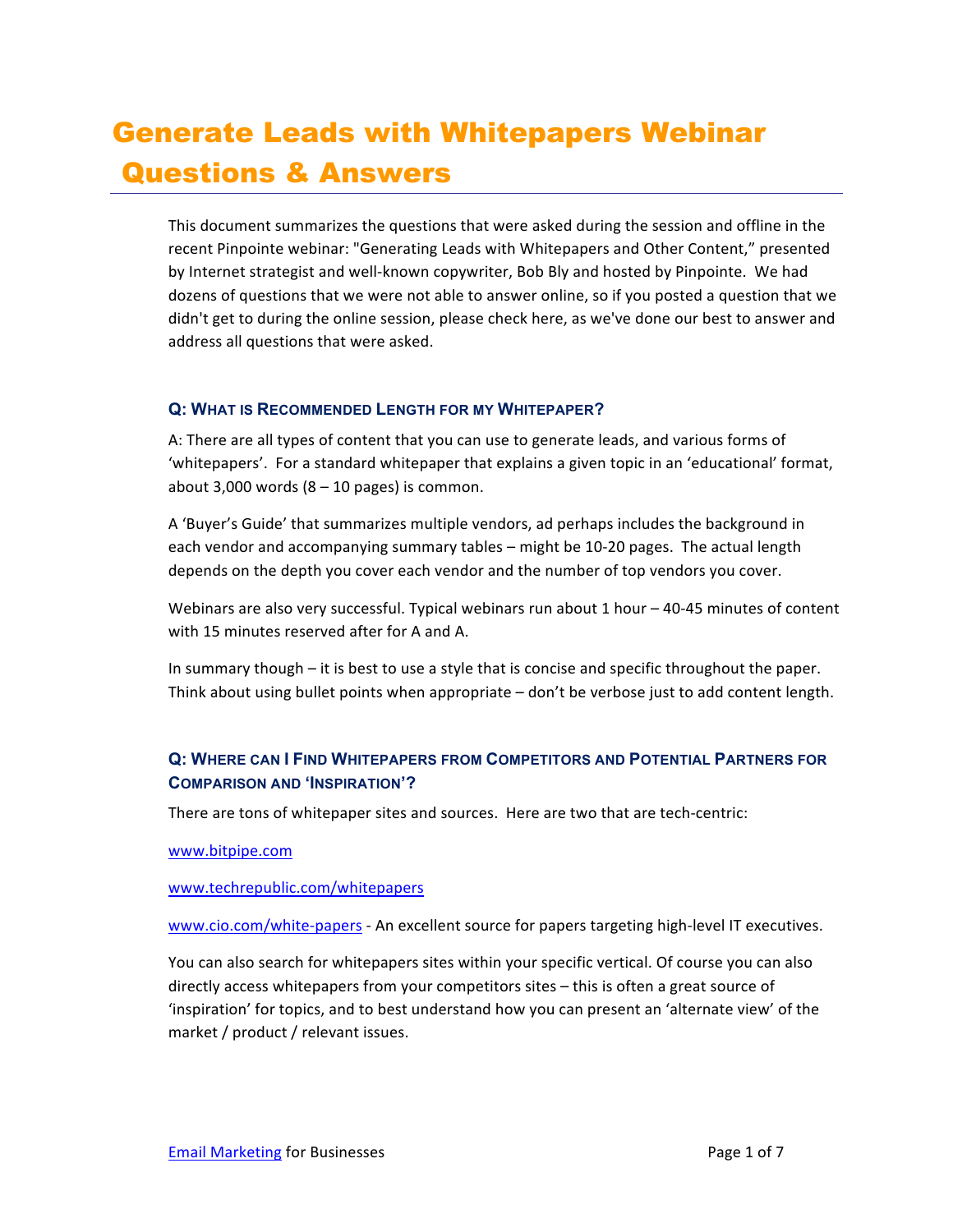# **Q: DO THE TIPS PRESENTED IN THIS WEBINAR APPLY EQUALLY TO PHYSICAL AND VIRTUAL PRODUCTS?**

A: Yes, absolutely. You can use whitepapers and great, high value, informative content to generate leads for physical products as well as for virtual products (such as e-books, for example).

#### **Q: WHERE CAN I GET/DOWNLOAD WHITEPAPER TEMPLATES?**

If you are using Microsoft Word to develop your whitepaper – you can download free whitepaper templates at:

office.microsoft.com/en-us/templates/white-paper-TC010043544.aspx

www.templatezone.com

#### **Q: WHAT DO THE TERMS "B2B" AND "B2C" MEAN?**

"B2B" means 'Business to Business' - as in businesses communicating with other businesses, whereas "B2C" means 'Business to Consumer'. The information in this webinar applies very well to both B2B and B2C markets.

# **Q: WE ARE RUNNING AN SEO PROGRAM TO DRIVE PROSPECTS TO A LANDING PAGE TO REGISTER FOR A WHITE PAER. HOW SHOULD WE DESIGN THE LANDING PAGE?**

A: The landing page should be sort and concise, vs. long and detailed. A single page strategy is ideal – you do not need a 2-page solution for an item like a whitepaper. The main elements to include are:

- Bold headline make sure the headline is consistent with the SEO terms that were used to drive traffic to the landing page.
- Text, describing the paper highlights
- A picture of the whitepaper / front cover
- The registration information
- A 3-column setup often works best but you should test variations.
- You should also include: your physical address, social share buttons if available, multiple endorsements about the paper or similar resources.
- You should not include: website navigation. The goal is to funnel prospects in to register for your product.

**FOR MORE INFORMATION ON DEVELOPING GREAT LANDING PAGES – PLEASE CHECK OUR WEBINAR 'CREATING LANDING PAGES THAT SELL' AT BLOG.PINPOINTE.COM.**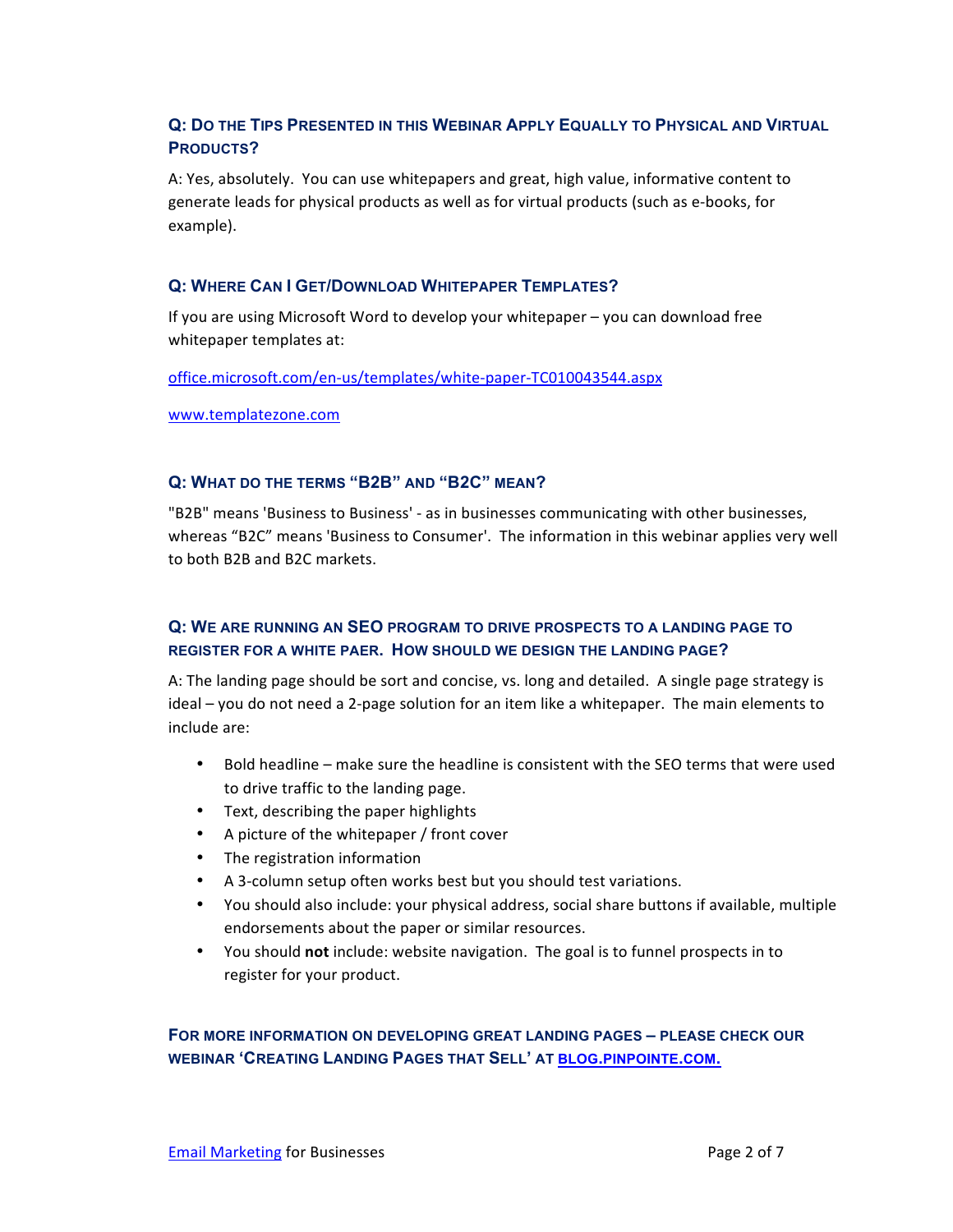# **Q: HOW CAN I CREATE A WHITEPAPER AND NOT APPEAR BIASED, OR APPEAR LIKE I AM OVER-PROMOTING MY BRAND?**

A: The best whitepapers – they papers / content that gets read, referenced and passed around the most, are those that truly are educational and informative. Here a tips to help you maintain a style that appears less biased yet still presents your company solution:

- Remember Educate above all else.
- Are there reasonable opportunities to mention your well-known competitors in a way that will not degrade your product and/or show your product negatively? Some people believe you should never mention a competitor in a paper. However – especially if you are a smaller competitor, referencing the leaders in your space and explaining where your product/services might even be in alignment can be beneficial.
- Consider hiring a third party such as a known writer or industry observer or analyst to co-author the paper. If your views are generally accepted and helpful – smaller, independent analysts in your field may be willing to 'lend their name' to your paper / report. You might still contribute 80% or more of the content but the paper will appear unbiased. You have the added benefit that the writer/ consultant has a vested interest in helping promote your paper / resource – which can help drive more leads.
- Co-brand the paper with an aligned business partner / company. Similar to above.
- Work in customer quotes that reinforce your key points. These can be added inline or as call-out quotes.

# **Q: WHAT TOOLS / PROGRAMS PROVIDE LANDING PAGE SPLIT OPTIMIZATION FEATURES?**

A: There are several landing page tools that allow you to create these A/B or split tests so you can compare multiple landing page versions and determine which is best for your audience. Some tools to check include:

Form tools:

- Wufoo forms
- Unbounce.com
- Formstack.com
- Google Site Optimizer (for PPC programs)
- www.optimizely.com
- www.instapage.com

If you are sending prospects to your landing pages through email, then many email programs, including Pinpointe, provide split testing features that you can use to create two or more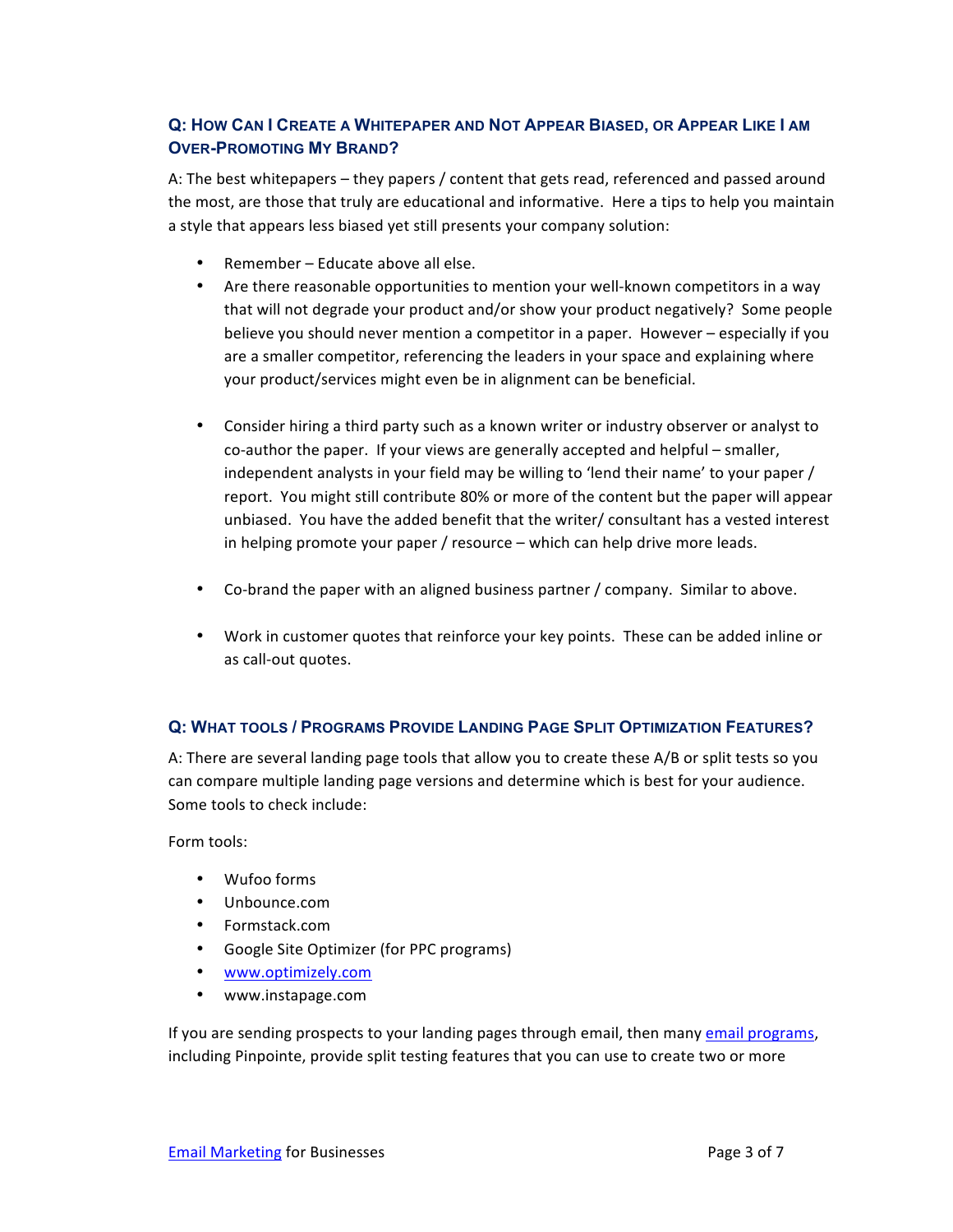versions of your email – each with a link to a different landing page. You can then compare the conversion rates for prospects that visit each page.

# **Q: ON SLIDE #55 YOU MENTIONED ONLINE PRESS RELEASES. CAN YOU RECOMMEND COMPANIES THAT DISTRIBUTE PRESS RELEASES?**

A: Sure – here are a few companies:

www.prlog.com - free Press Release distribution

www.pr.com -- free

www.wiredprnews.com -- free

www.wiredprnews.com -- free

www.prweb.com (Owned by vocus.com) – an inexpensive service.

www.prnewswire.com - High end / most expensive (and broadest distribution)

### **WHAT ARE THE TOP 5 ITEMS THAT IMPACT AN EMAIL CAMPAIGN'S CLICK-THROUGH-RATE (WHEN USING EMAIL TO DRIVE TRAFFIC TO A WHITEPAPER REGISTRATION PAGE?)**

- Who the email is from
- Subject (keep the subject <45 total characters)
- Product being promoted (product / prospect match)
- List quality and match
- The email content copy

#### **Q: CAN I USE WHITEPAPERS AS 'FREEMIUM' CONTENT?**

A: Absolutely. Whitepapers and Buyer's Guides are valuable, educational resources, so consider using whitepapers in various forms as 'freemium' content. For example, on slide #48 we show whitepapers listed in the shopping cart with a price. Most people will not buy whitepapers now – but you can use this technique to establish a 'value' or price for your paper(s), and then offer the report/paper for free.

"Freemium" is a business model by which a product or service (typically a digital offering such as software, media, games or web services) is provided free of charge, but a premium is charged for advanced features, functionality, or related products and services. The word "freemium" is a combination of the two aspects of the business model: "free" and "premium".

Another example would be to offer the first chapter of a book for free, and then make the full book available to prospective readers for a premium.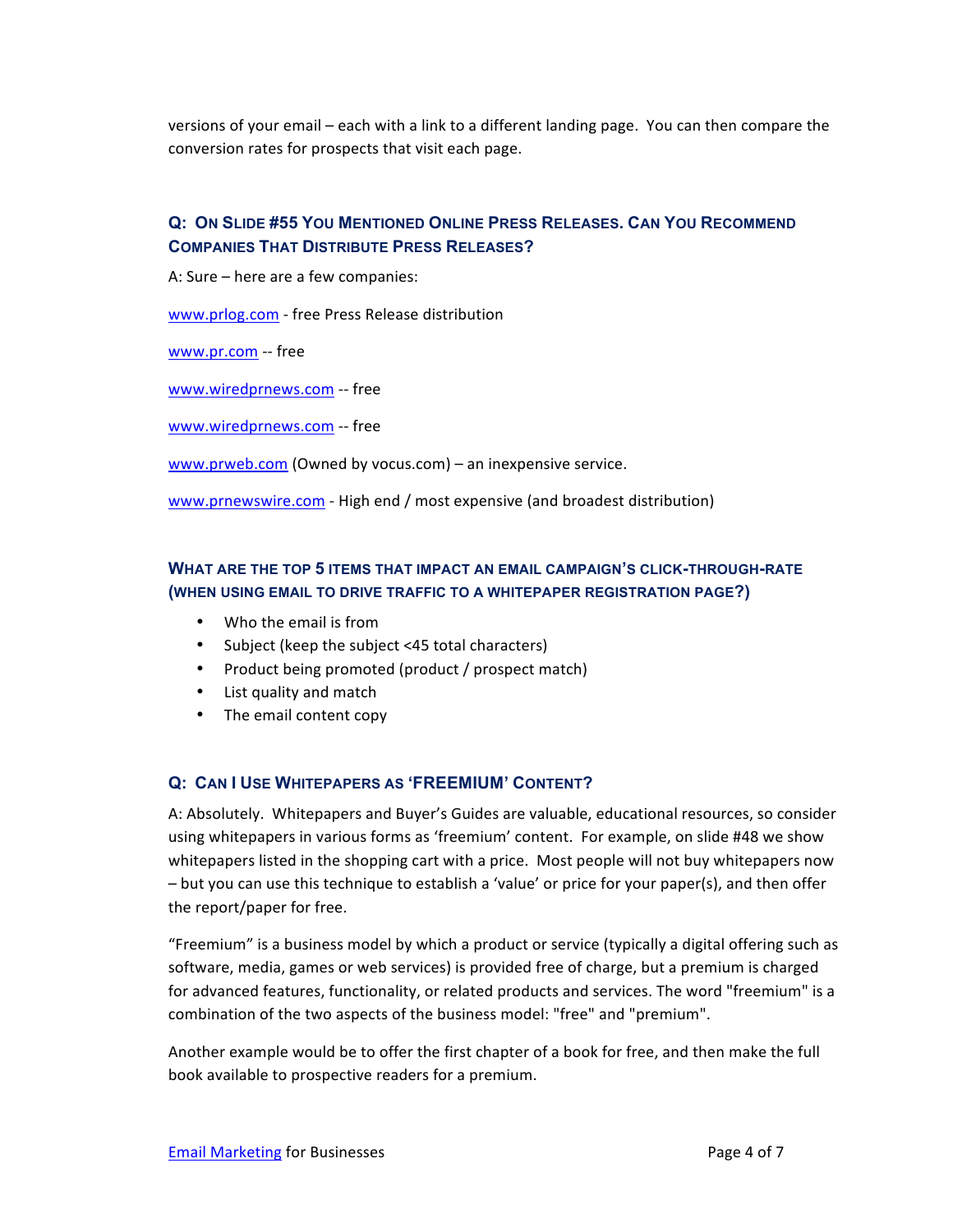#### **Q: HOW DO YOU RECOMMEND USING FREEMIUM CONTENT TO GENERATE SALES LEADS?**

A: Consider the following ideas:

- Are you offering an e-book? As noted above give away the first chapter for free and allow prospects to download the entire content for a fee.
- Software? Offer a free trial that the prospect can upgrade for a fee.
- SaaS product? Offer a limited function / version of the product for free (for example, a company that offers landing page solutions might allow you to create 1-2 pages for free. You can create more for a premium.
- On your registration / landing page, include a content sidebar that describes and makes available your 'freemium' offer.

#### **Q: BOB – DO YOU OFFER WHITEPAPER COPYWRITING AND/OR CONSULTING SERVICES?**

A: Yes. Please contact me at rwbly@bly.com or visit my site at www.bly.com.

# **Pinpointe Questions**

#### **Q: WHAT SETS PINPOINTE APART OTHER EMAIL SOLUTIONS LIKE CONSTANT CONTACT?**

- Pinpointe's 'business class' email marketing system is the most feature-rich, cloud –based solutions available today for mid-sized enterprises and organizations.
- Pinpointe Professional edition is a powerful full-featured email system with WYSIWYG editor, spam checker, email previewer and more.
- Use Pinpointe autoresponders and email nurturing campaigns to nurture leads over time, and improve response and product conversion rates.
- Pinpointe transparently integrates with Google Analytics, so all of your campaigns can be tracked, monitored and analyzed within Google analytics.

#### **Q: WHAT IS PINPOINTE'S PRICING?**

Pinpointe offers flexible pricing based on the number of active contacts in your list or the number of emails sent. Pinpointe also offers non-expiring, pay-as-you-go options.

For the latest pricing please check www.pinpointe.com/get-started.